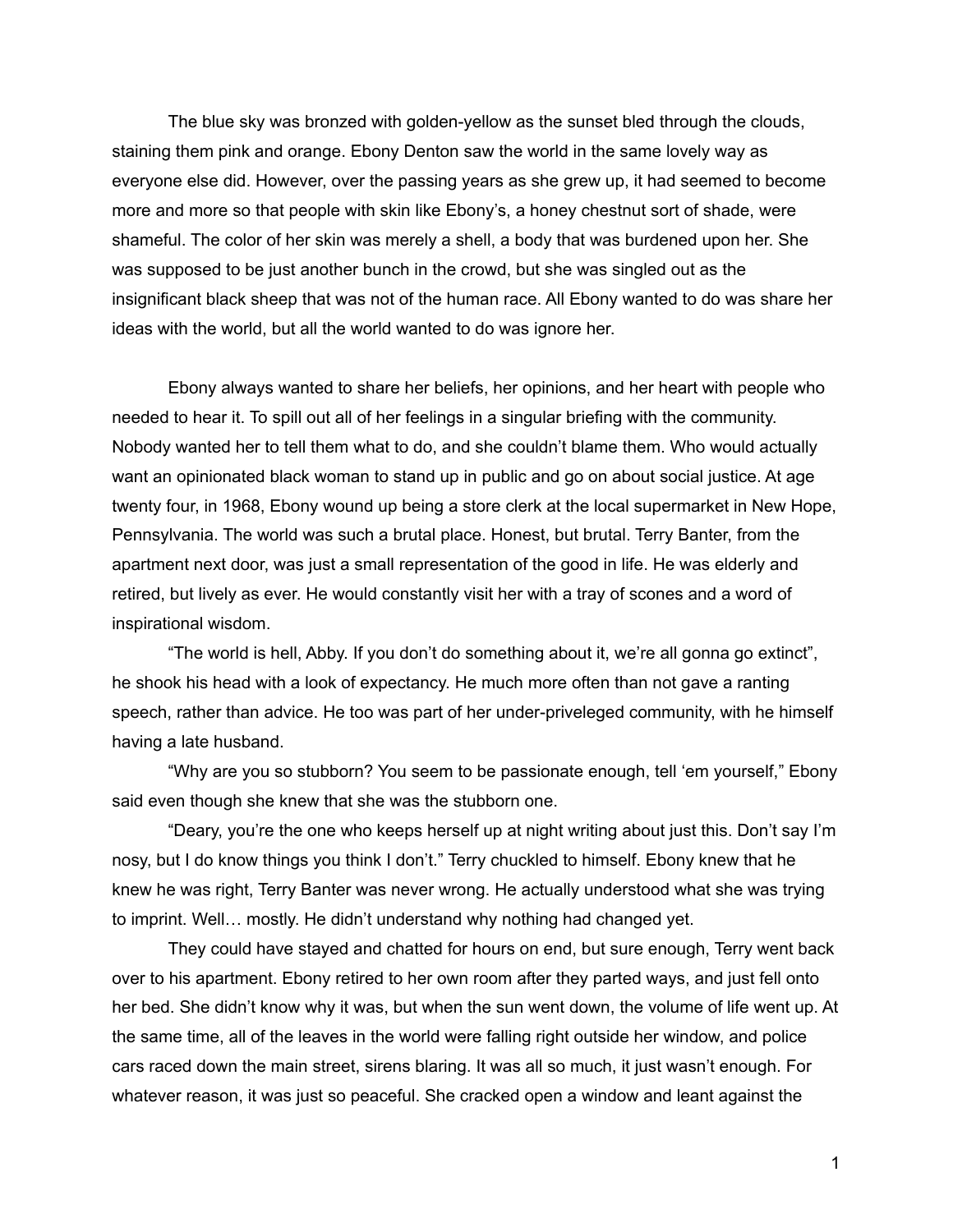glass, letting the cold frost kiss her cheek. The night came fast, especially in the winter. She looked down to the street light, shifting her weight from her cheek to her forehead. Down where the light leaked, she saw the tiniest flurry of snow, slowly floating down to the sidewalk. Ebony peeled her face back from the window and gave a heavy sigh.

"You are of no significance, Ebony Denton."

In the mornings, the world went back to its old, unpardonable self, and Ebony would always wake up to her alarm in the same, bleak room that she fell asleep in. The sky was gray with clouds covering the sun. It was a Tuesday morning, and Ebony needed to get to the mart for her job. The walk there wasn't too harsh, as it was only a few minutes away from her apartment flat.

A voice from behind her said, "Ebony, You're going to be walking around the store today, let me know if anyone wants to see me." Patricia Thomas: Ebony's store manager, and the boss of her life. She was Ebony's older sister, Greta's friend, and she absolutely despised her, but she had no clue why. Greta had set Ebony up with a job that she didn't want, and ever since day one of being here, she was miserable.

"You got it." She grunted, throwing on the apron that proved she worked there. Throughout the many hours of being in that store, business remained continuously slow, and Ebony took it upon herself to just take a seat behind some crates and write a speech that no one would ever read. She sat and scribbled away in her notebook, making notes upon her notes and prepared it as though she was actually going to be reading it to a crowd. She filtered out all sounds beyond her own thoughts, so much so that she had to receive and kick to return her to reality.

"What on earth are you hiding from? I need to take these crates, so…" Ebony looked up to see Lucian, the new teenaged employee that no one remembered the name of. Except her.

"Oh I'm just doing nothing," she attempted to stuff her notebook in her pocket but instead, it just flopped onto the floor, allowing the contents to be visible to Lucian. They both leant down to pick up the book, but he managed to get ahold of the pages before she could, and he started to turn the pages. He shut it to the front and read her name inscribed on the front.

"Sure, this looks like a whole lot of nothing, Ebony." He handed it back over to her and took the crates as he said that he would, and just like that, he was gone. That was it? Ebony didn't know what she thought was going to happen, but there was a lot less disgust than she thought there might be. Maybe, just maybe, other people could listen.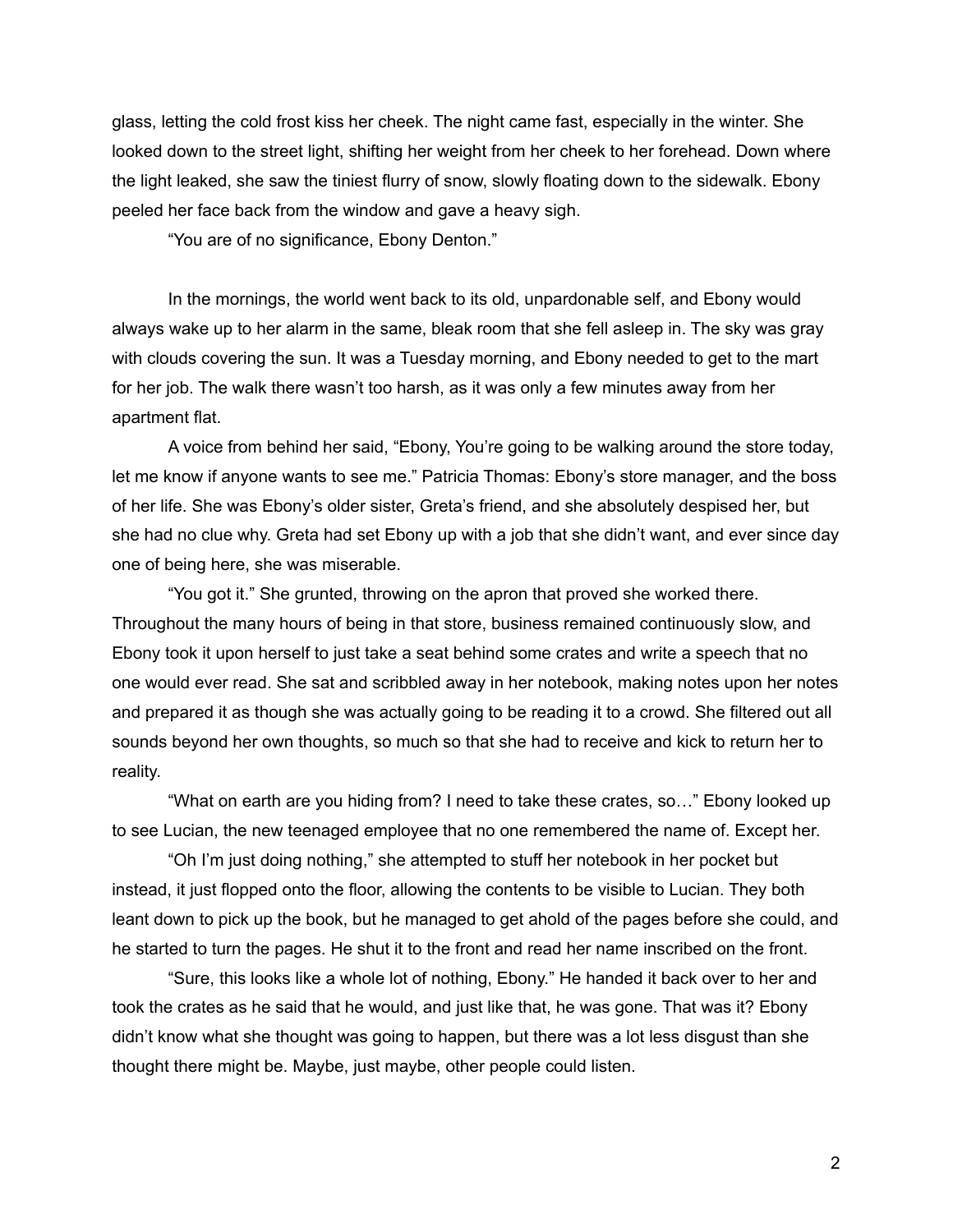During her evening chat with Terry, Ebony brought out her journal. He kept a straight face, besides his eyes, which were filled with joys. He flipped through the pages, in the same fashion Lucian had, and said nothing. It took only a few moments for Terry to begin the rant of justice.

"Abby, this is one big step in the right direction, but are you getting lost? Stuff like this needs to be shared, and I haven't seen any entries in the newspaper about a young lady named Ebony Denton giving a nice, inspirational speech to the world." He kept repeating the same things over and over again, night after night, just in different ways.

Terry retired to his room, and he left Ebony with all of those pushes he would give her to hold a speech. A step in the right direction. If these entries were that important to Terry, maybe other struggling people would take pride in "one of their own" standing up? She stayed up all night, continuously working on her speech she made in the mart. Adding on a few more opinions that were severely unnecessary- she already had so many. The night faded out on her, and the tips of the sky changed peach, identifying sunrise. Her alarm went off at six in the morning, and she just watched as the seconds hand rotated around, time changing before her eyes. She eventually leant over to lean over to hit the off button, spilling her notes from the night off of her bed and onto the floor. She once again pulled on her shoes and walked out the door, down the stairs, and across the road. The walk was tiring, after a restless night of writing nonstop. She came to a stop at the front of the store, looking in the windows and watching her "friends" get to work helping busy people who were shopping. Ebony knew that she had to get to work, and for a slow moment, she made eye contact with Patricia. She could have just walked into the mart. She could have just gone in and directed people to where they could find the apples. She could have just done what she's been doing almost everyday for the past year and a half. But instead, she ran. She ran off to the park, grasping her notebook all the way.

"Little is better than not. Little is better than not. Little is better than not," she chanted until she wheezed, and she ran out of breath. She didn't even know what she was saying and why, but it felt right. The park was smaller than she remembered, but there was still a bustle of people walking on the paths. Ebony found her way to an empty park bench and stood up, trying to take the attention of the wandering crowd. A deep breath.

"Can I have your attention for just a moment please!" Her voice was shaky as she grabbed the attention of passers-by.

"I am a woman of color, a hypothetical person, I don't have any feelings, and as life is presented to me, I shouldn't have any opinions either. That is what most people see when I walk the streets with you." Her voice smoothed as speaking overtook her system.

3